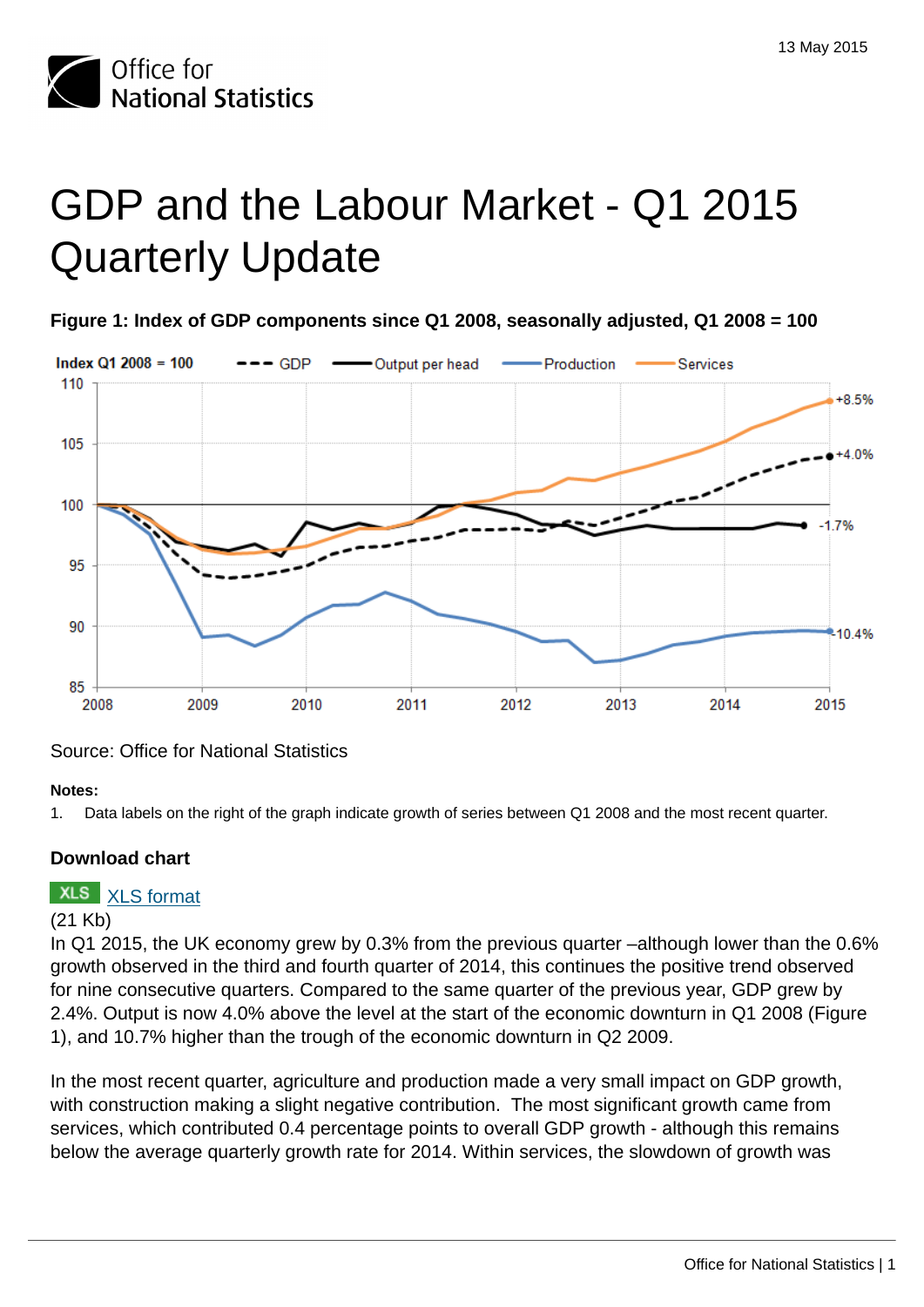primarily driven by the 'business services & finance' industries. Quarterly output growth in these industries fell to 0.1%, the weakest since Q4 2010.



**Figure 2: Index of employment since Q1 2008, seasonally adjusted, Q1 2008 = 100**

Source: Office for National Statistics

#### **Download chart**

# **XLS** [XLS format](http://www.ons.gov.uk:80/ons/rel/elmr/gdp-and-the-labour-market/q1-2015--quarterly-update/cd-fig2.xls)

#### (29 Kb)

Compared to the recent slowdown for some elements of GDP, the UK labour market has continued to perform resiliently. The unemployment rate has continued to decrease in Q1 2015, falling by 0.1 percentage points on the quarter and 1.2 percentage points when compared to the same period a year ago. Employment increased by 0.7% on the previous quarter and by 1.8% from the same period in the previous year. The employment rate – for those aged 16 to 64 – increased by 0.3 percentage points on the quarter to 73.5%. This continues the positive trend observed since Q1 2013 and matches the nine consecutive quarters of positive growth observed in GDP growth. The employment rate is now 1.0 percentage points higher than a year ago and 0.5 percentage points above its pre downturn peak.

Figure 2 shows the initial recovery in employment was largely a result of increases in the number of self-employed and part-time employees. The latter in particular is seen to be an indicator of a flexible labour market. The level of full-time employees (shown as the dashed line on the graph) only reached its pre downturn peak in mid-2014 but has been recovering strongly over the last three years. Mechanisms behind the flexibility in the labour market were looked at in more detail in the [April Economic Review](http://www.ons.gov.uk:80/ons/rel/elmr/economic-review/april-2015.html).

As well as increases in employment, the number of hours worked in the economy continued to grow. The total number of hours worked per week increased by 0.2% on the quarter, falling just short of the 1 billion mark at 998.6 million hours.